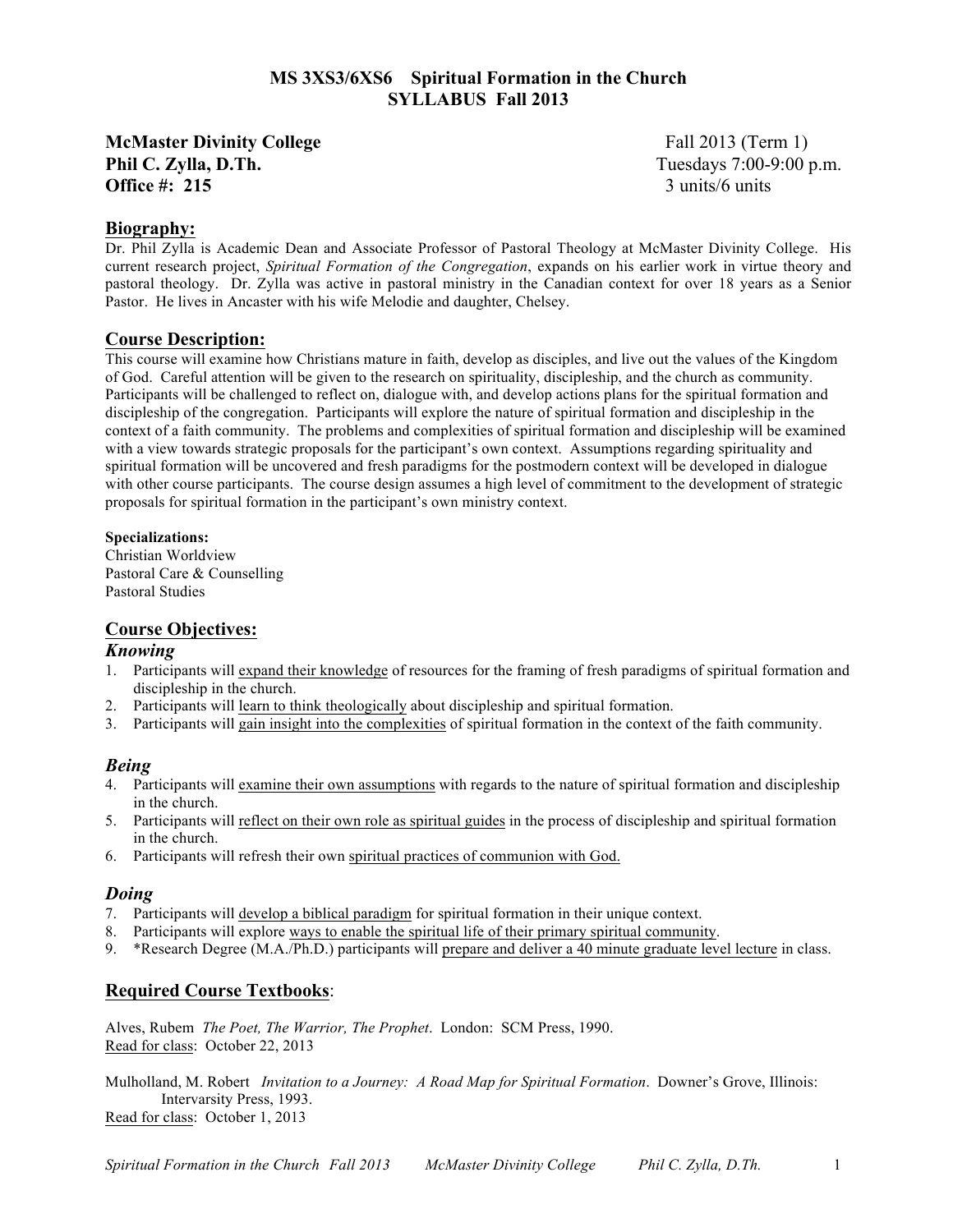Nouwen, Henri J.M. *Reaching Out: The Three Movements of the Spiritual Life.* New York: Doubleday, 1975.

\_\_\_\_\_ *Here and Now: Living in the Spirit*. New York: Crossroad, 1994. Read for class: November 26, 2013

# **COURSE OUTLINE and TOPICS Mondays 7:00 p.m. – 9:00 p.m.**

| September 10, 2013 | The Task of Spiritual Formation in the Church                                                              |
|--------------------|------------------------------------------------------------------------------------------------------------|
| September 17, 2013 | The Myth of Discipleship                                                                                   |
| September 24, 2013 | Theology of Community                                                                                      |
| October 1, 2013    | Developing a Contextual Paradigm for Spiritual Formation<br>Class Discussion of Nouwen, Reaching Out       |
| October 8, 2013    | Prayer and the Spiritual Life                                                                              |
| October 15, 2013   | Cultivating Virtue in the Congregation                                                                     |
| October 22, 2013   | The Spiritual Life of the Ministry Leader<br>Class Discussion of Alves, The Poet, The Warrior, The Prophet |
| October 29, 2013   | The Compassionate Congregation                                                                             |
| November 5, 2013   | Conflict and Spiritual Tension in the Church                                                               |
| November 12, 2013  | Spiritual Types and Congregational Leadership<br>Class Discussion of Mulholland, Invitation to a Journey   |
| November 19, 2013  | M.A./Ph.D. Lectures – topics to be announced                                                               |
| November 26, 2013  | M.A./Ph.D. Lectures – topics to be announced<br>Class Discussion of Nouwen, Here and Now                   |
| December 3, 2013   | Spirituality and Humor                                                                                     |
| December 10, 2013  | Worship Service – Spirituality for the $21st$ Century                                                      |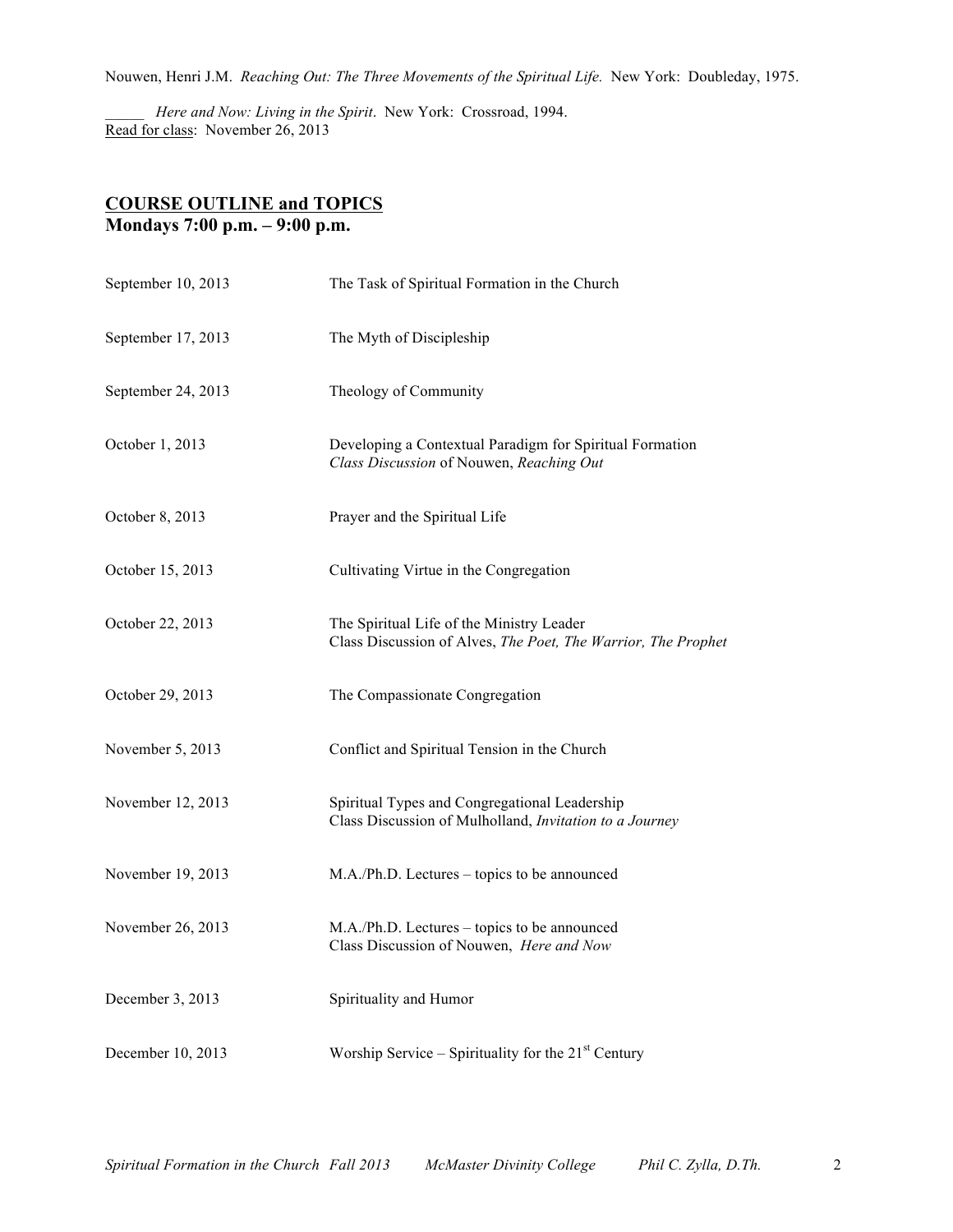# **COURSE REQUIREMENTS:**

#### **Assignment # 1:**

## **Book Response 5 pages MS 3XE3 - 20 % 6XS6 – 10%**

Choose one of the three core textbooks to respond to, *Invitation to a Journey: A Road Map for Spiritual Formation or The Poet, The Warrior, The Prophet. or Here and Now: Living in the Spirit*Choose one chapter to interact with and write a response (5 pages) to the content of this chapter. Your response should include: a brief summary of the content (1 page), an analysis of the author's working assumptions of spiritual formation ( 2 pages), and your own theological reflections on this theme in your own ministry context (2 pages).

Due Date: October 1, 2013 (n.b. all three books are required reading for the course and will be discussed in class on the dates assigned)

### *Assignment # 2:*

**Paradigm Review 5 pages MS 3XS3 - 20 % 6XS6 – 10%**

Read Henri J.M. Nouwen's, *Reaching Out.* In this volume Nouwen offers us a model for developing a paradigm for spirituality. Write a 5 page analysis of Nouwen's paradigm with regards to its usefulness for our course theme: spiritual formation in the church. Explore carefully the structure of this paradigm noting its usefulness as an example of how to develop a template that is both consistent with a broader theological vision and flexible enough to adapt to specific contextual realities. Tease out the core aspects of a paradigm using Nouwen's book as a guide.

Due Date: October  $29<sup>th</sup>$ , 2013.

## **Assignment # 3**

**Spiritual Autobiography 5 pages MS 3XS3 - 20 % 6XE6 – 10%**

Select and read a spiritual autobiography from the list provided in class or from an additional autobiography approved by the professor. Write a short (5-page) response to the life story of this person which describes: a. the spiritual lessons you have gained from reading their story

b. the enduring legacy of their spiritual journey as depicted in the book (cite incidence or observations)

c. the fundamental aspect of living out the gospel which is depicted by this person's life

d. the implications of this story for the ministry of the church.

Prepare and deliver a brief devotional in class (no longer than 5 min.) on a theme or topic related to the autobiography you have read. Sign up for the presentation of your devotional during one of the weeks of class.

## **Assignment # 4**

**Class Discussion of Core Textbooks MS 3XS3 – 10% 6XE6 – 10 %** Turn in a one-page summary of your talking points, quotes, and questions from each of the three core texts on the dates due for class discussion. October 1, 2013 – Mulholland; October 22, 2013 – Alves; November 26, 2013 – Nouwen, *Here and Now*

#### **Assignment # 5**

**Final Ministry Paradigm 12-15 pages MS 3XS3 - 30 % 6XE6 – 15%** Using Henri Nouwen's book *Reaching Out*, as a model, develop a paradigm of spiritual formation and discipleship that will serve your ministry context. This 12-15 page project should:

a. outline the framework for strategic proposals for spiritual formation and discipleship in your ministry context.

b. Integrate the critical analysis of the core themes explored in the course and in the reading material.

c. demonstrate how this paradigm will be used in your own ministry situation.

Due Date: December 6, 2011

**Assignment # 6 MS 6XS6 only MA/PhD Research Degree Assignment 30 pages and guest lecture**

 **MS 6XS6 only – 45 %**

In addition to the other assignments in the course **read an additional 2000 pages** (10-12 volumes) related to

*Spiritual Formation in the Church Fall 2013 McMaster Divinity College Phil C. Zylla, D.Th.* 3 one core aspect of spiritual formation in the church. This reading list should be approved by the professor prior to